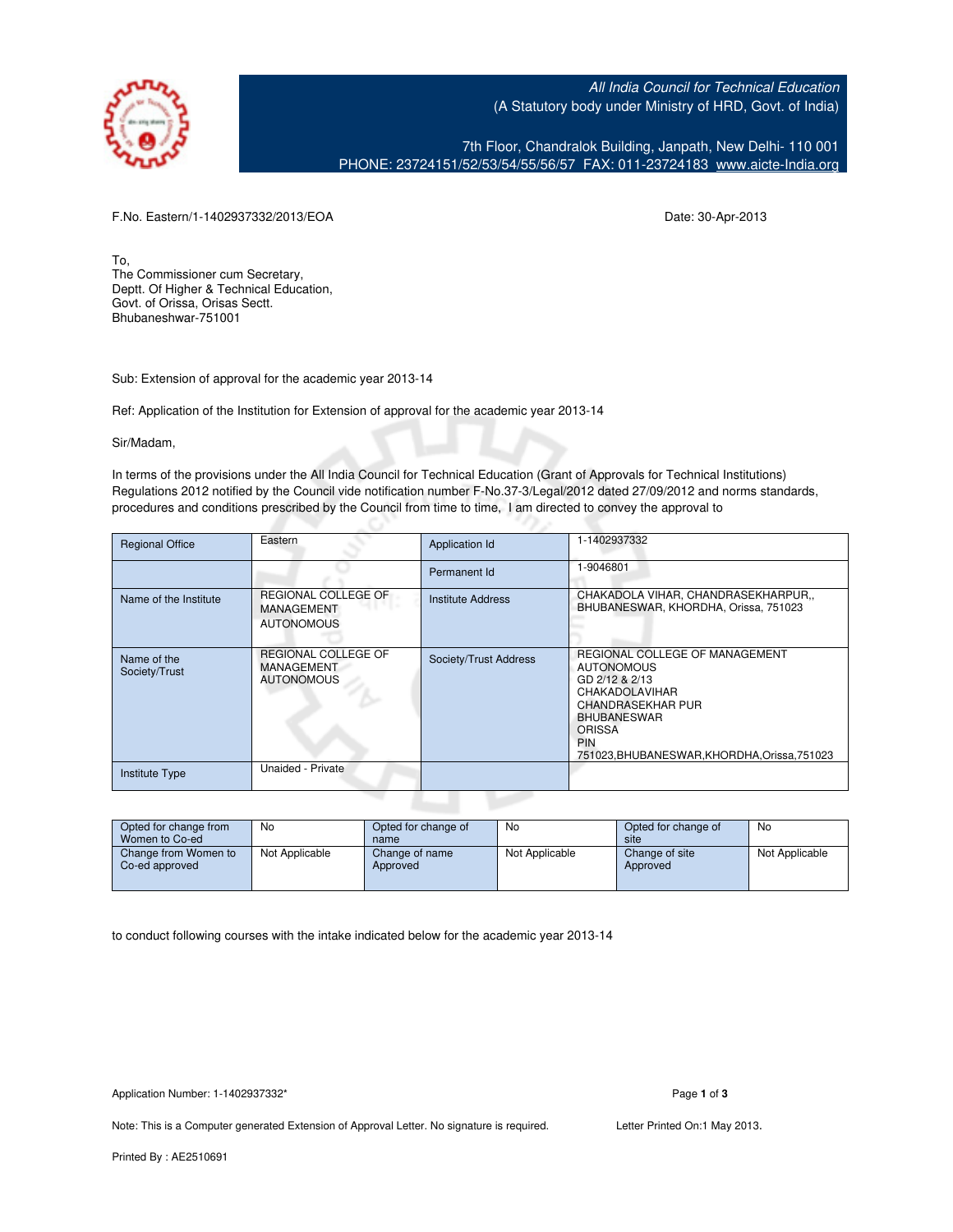All India Council for Technical Education (A Statutory body under Ministry of HRD, Govt. of India)



7th Floor, Chandralok Building, Janpath, New Delhi- 110 001 PHONE: 23724151/52/53/54/55/56/57 FAX: 011-23724183 [www.aicte-India.org](http://www.aicte-India.org)

| Application Id: 1-1402937332 |           | Course                                           | <b>Affiliating Body</b>                                                  |                            |                                                                 |                |                              |                           |             |                       |
|------------------------------|-----------|--------------------------------------------------|--------------------------------------------------------------------------|----------------------------|-----------------------------------------------------------------|----------------|------------------------------|---------------------------|-------------|-----------------------|
| Program                      | Shift     | Level                                            |                                                                          | Full/Part Time             |                                                                 | Intake 2012-13 | Intake Approved for<br>13-14 | $\overline{\mathfrak{s}}$ | $rac{Q}{4}$ | Foreign Collaboration |
| <b>MANAGEMENT</b>            | 1st Shift | <b>POST</b><br><b>GRADUATE</b>                   | <b>MASTERS IN</b><br><b>BUSINESS</b><br><b>ADMINISTRATI</b><br>ON        | <b>FULL</b><br><b>TIME</b> | <b>Biju Patnaik University</b><br>of Technology,<br>Bhubaneswar | 180            | 180                          | <b>No</b>                 | <b>No</b>   | <b>No</b>             |
| <b>MANAGEMENT</b>            | 1st Shift | <b>POST</b><br><b>GRADUATE</b><br><b>DIPLOMA</b> | <b>POST</b><br><b>GRADUATE</b><br><b>DIPLOMA IN</b><br><b>MANAGEMENT</b> | <b>FULL</b><br><b>TIME</b> | None,                                                           | 120            | 120                          | <b>No</b>                 | <b>No</b>   | <b>No</b>             |
| MANAGEMENT                   | 2nd Shift | <b>POST</b><br><b>GRADUATE</b>                   | <b>MASTERS IN</b><br><b>BUSINESS</b><br><b>ADMINISTRATI</b><br>ON        | <b>FULL</b><br><b>TIME</b> | <b>Biju Patnaik University</b><br>of Technology,<br>Bhubaneswar | 120            | 120                          | <b>No</b>                 | <b>No</b>   | <b>No</b>             |
| <b>MANAGEMENT</b>            | 2nd Shift | <b>POST</b><br><b>GRADUATE</b><br><b>DIPLOMA</b> | <b>POST</b><br><b>GRADUATE</b><br><b>DIPLOMA IN</b><br><b>MANAGEMENT</b> | <b>FULL</b><br><b>TIME</b> | None,                                                           | 60             | 60                           | <b>No</b>                 | <b>No</b>   | No                    |
| <b>MCA</b>                   | 1st Shift | <b>POST</b><br><b>GRADUATE</b>                   | <b>MASTERS IN</b><br><b>COMPUTER</b><br><b>APPLICATIONS</b>              | <b>FULL</b><br><b>TIME</b> | <b>Biju Patnaik University</b><br>of Technology,<br>Bhubaneswar | 120            | 120                          | <b>No</b>                 | <b>No</b>   | <b>No</b>             |

• Validity of the course details may be verified at www.aicte-india.org>departments>approvals

The above mentioned approval is subject to the condition that REGIONAL COLLEGE OF MANAGEMENT AUTONOMOUS shall follow and adhere to the Regulations, guidelines and directions issued by AICTE from time to time and the undertaking / affidavit given by the institution along with the application submitted by the institution on portal.

In case of any differences in content in this Computer generated Extension of Approval Letter, the content/information as approved by the Executive Council / General Council as available on the record of AICTE shall be final and binding.